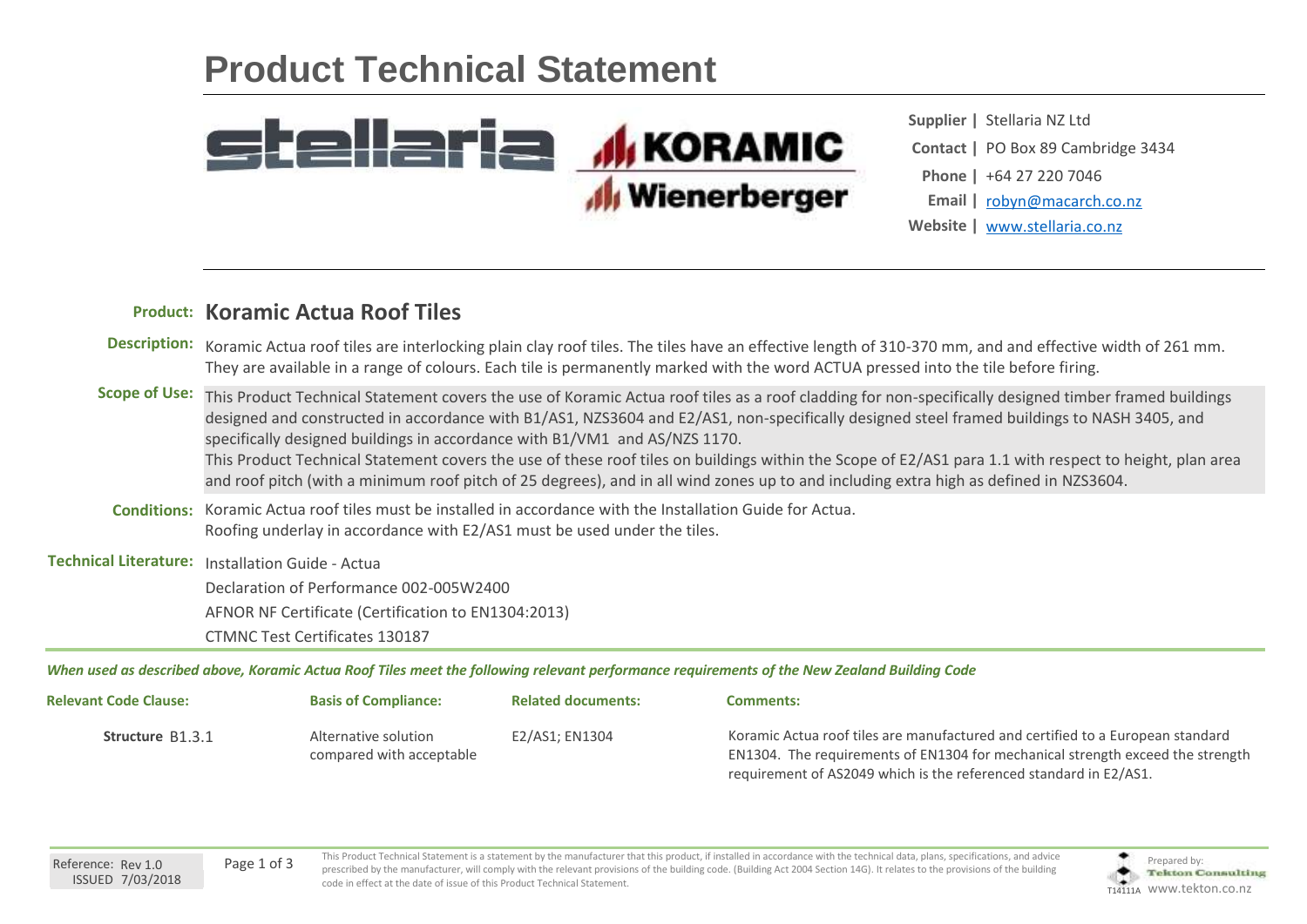| Structure B1.3.2                |                                        | Alternative solution<br>compared with acceptable | E2/AS1; EN1304 | Koramic Actua roof tiles are manufactured and certified to a European standard<br>EN1304. The requirements of EN1304 for mechanical strength exceed the strength<br>requirement of AS2049 which is the referenced standard in E2/AS1.                                                                                                                                                                                                                                                                                                                                                                                                                                                                                                                                                                               |
|---------------------------------|----------------------------------------|--------------------------------------------------|----------------|---------------------------------------------------------------------------------------------------------------------------------------------------------------------------------------------------------------------------------------------------------------------------------------------------------------------------------------------------------------------------------------------------------------------------------------------------------------------------------------------------------------------------------------------------------------------------------------------------------------------------------------------------------------------------------------------------------------------------------------------------------------------------------------------------------------------|
|                                 | Structure B1.3.3a, c, e, h,<br>j, m, q | Alternative solution<br>compared with acceptable | E2/AS1; EN1304 | Koramic Actua roof tiles are manufactured and certified to European standard<br>EN1304. The requirements of EN1304 for mechanical strength exceed the strength<br>requirement of AS2049 which is the referenced standard in E2/AS1.<br>Clay tiles are unaffected by normal ambient temperatures and easily accommodate<br>thermal expansion. Their ability to withstand low temperatures is demonstrated by<br>mechanical testing after freeze thaw cycles. Water does not affect the stability or<br>amenity of clay tiles. Clay tiles are not normally subjected to impact loads, although<br>may be affected by unusually large hailstones. Clay tiles when installed easily<br>tolerate differential movement in the substrate structure should it occur. Clay roof<br>tiles themselves do not shrink or creep. |
|                                 | Structure B1.3.4a, b, d                | Alternative solution<br>compared with acceptable | E2/AS1; EN1304 | The manufacturing tolerances of Koramic Actua roof tiles comply with EN1304,<br>which are similar to the requirements of AS 2049. The roofing membrane provides a<br>second line of defense against water ingress should a tile be damaged.                                                                                                                                                                                                                                                                                                                                                                                                                                                                                                                                                                         |
| Durability B2.3.1b              |                                        | Alternative solution<br>compared with acceptable | E2/AS1; EN1304 | Koramic Actua roof tiles are a fired ceramic and can be expected to have a durability<br>well in excess of 15 years. Fired clay products are not affected by UV light. The most<br>severe category for frost resistance in EN1304 is 150 cycles, which Koramic Actua<br>roof tiles meet. This compares with only five freeze/thaw cycles specified in AS2049.<br>Koramic Actua roof tiles also meet the highest category EN 1304 requirement for<br>water permeability of no more than 0.3 cm3 per day.<br>Clay tiles have an extensive history of traditional use in New Zealand and in Europe.<br>Wienerberger is the largest producer of clay roof tiles in Europe.                                                                                                                                              |
| External moisture E2.3.1        | (Contributes to)                       | Alternative solution<br>compared with acceptable |                | Koramic Actua roof tiles contribute to the shedding of precipitated moisture when<br>used on an appropriately pitched and drained substrate.                                                                                                                                                                                                                                                                                                                                                                                                                                                                                                                                                                                                                                                                        |
| <b>External moisture F2.3.2</b> | (Contributes to)                       | Alternative solution<br>compared with acceptable | E2/AS1; EN1304 | Koramic Actua roof tiles may be incorporated into a roofing system as described in<br>E2/AS1. The Koramic Actua roof tiles have properties equivalent to or exceeding<br>those required by AS2049 which is referenced in the acceptable solution E2/AS1.<br>Koramic Actua roof tiles meet the highest category EN 1304 requirement for water<br>permeability of no more than 0.3 cm3 per day. The tiles are completely impervious<br>(0.0 cm3/cm2/day). The tile satisfies the Category 1 requirement, and is able to be<br>used without a watertight roofing underfelt. (The basis of this PTS is use with a<br>minimum roof pitch of 25 degrees and a roofing underlay as is specified in E2/AS1).                                                                                                                |
| External moisture E2.3.5        | (Contributes to)                       | Alternative solution<br>compared with acceptable | E2/AS1         | Koranic Actua roof tiles installed as roof cladding as described mirrors the<br>construction details specified in E2/AS1.                                                                                                                                                                                                                                                                                                                                                                                                                                                                                                                                                                                                                                                                                           |
| External moisture E2.3.6        |                                        | Alternative solution<br>compared with acceptable | E2/AS1         | Koramic Actua roof tiles do not contribute any construction moisture, and the<br>construction details specified mirror the details in E2/AS1.                                                                                                                                                                                                                                                                                                                                                                                                                                                                                                                                                                                                                                                                       |
|                                 |                                        |                                                  |                |                                                                                                                                                                                                                                                                                                                                                                                                                                                                                                                                                                                                                                                                                                                                                                                                                     |

This Product Technical Statement is a statement by the manufacturer that this product, if installed in accordance with the technical data, plans, specifications, and advice Page 2 of 3 Prepared by: Page 2 of 3 Prepared by: Prepared by: Page 2 of 3 Prepared by: Prepared by: Prepared by: Prepared by: Prepared by: Prepared by: Prepared by: Prepared by: Prepared by: Prepared by: Prepared by: Prep code in effect at the date of issue of this Product Technical Statement.